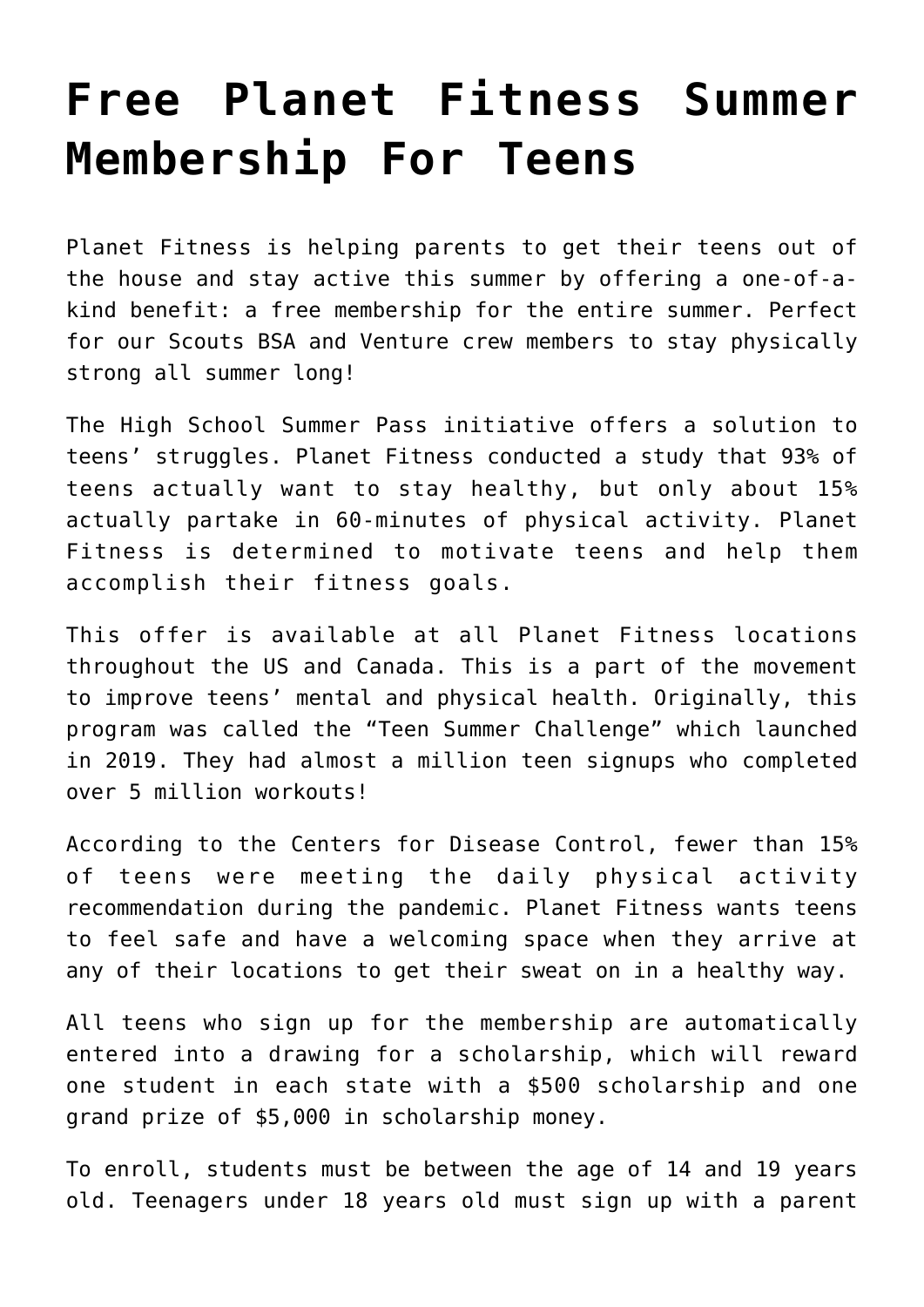or guardian either online or in-person at one of their clubs.

High school students can work out for free from May 16 to Aug. 13 at the nearest Planet Fitness location.

Teenagers looking to enroll in the program can register on the [Planet Fitness website](http://PlanetFitness.com/SummerPass).

## **INSIGHT INTO TEEN HEALTH & FITNESS**

To uncover how high schoolers view health and fitness today, Planet Fitness commissioned a national study in partnership with Material to shed light on mental and physical health from both teens' and parents' perspectives. Although negatively impacted by the pandemic, teens are ready to make a commitment to getting healthy, both physically and mentally.

Key findings include:

- **Physical Fitness for the Win.** Despite three in five teens (60 percent) reporting their usual health and fitness routines were severely disrupted over the last two years, nearly all (89 percent) of their parents credit regular exercise and physical activity as helping their teens cope with the challenges of the pandemic. And nearly all (92 percent) teens agree that when they are regularly physically active, they feel much better mentally.
	- Although many teens make exercise and fitness a priority in their life (65 percent), there are significant barriers to doing so. In fact, 78 percent of teens note that just having access to a place to work out and being able to do so with friends (72 percent) would benefit their health and fitness journeys.
	- A majority of teens who exercise also agree that physical fitness makes them feel healthier (61 percent), stronger (57 percent) and happier (50 percent). It also provides the meaningful health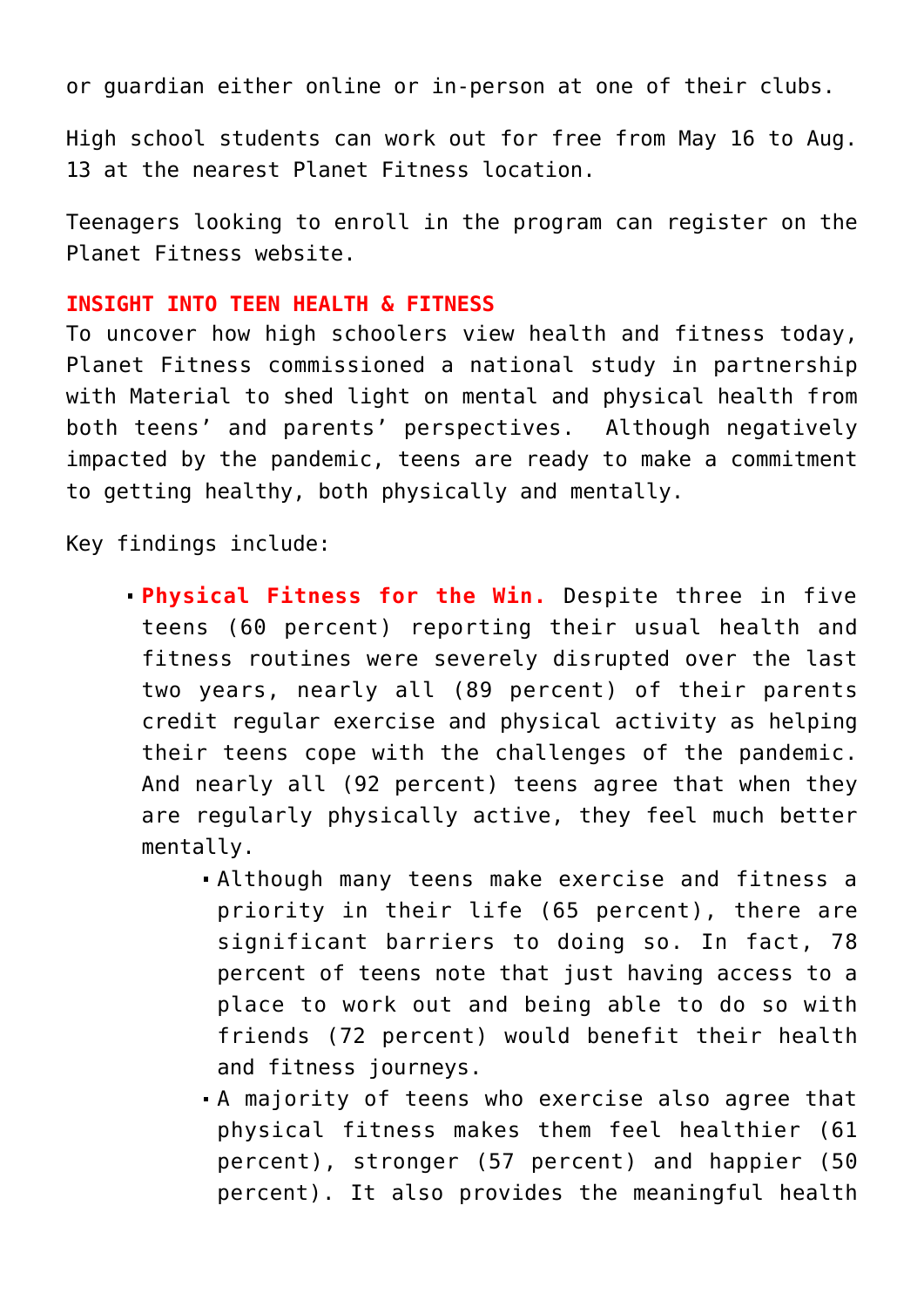benefits of more energy (69 percent), increased strength (64 percent) and stress relief (61 percent).

- And 84 percent of teens agree that there has never been a better time than now to focus on their health.
- **Mental Health Takes Center Stage.** Almost half (48 percent) of teens admit that they struggled with mental health for the first time during the pandemic. And more than half (51 percent) explain they currently struggle with anxiety.
	- Parents are overwhelmingly concerned about how the past two years have impacted their teens' mental health (71 percent), overall health (66 percent) and physical fitness (60 percent). And 71 percent are equally concerned for their high schooler's academic progress and preparedness for college.
	- That said, more than four in five teens report they are feeling hopeful about what's to come in the future (85 percent) and that the pandemic showed them how strong they really are (82 percent).
- **Let's Get Talking**. Parents have overwhelmingly spoken more regularly to their teens over the past two years about topics like self-esteem and confidence (92 percent), exercise and working out (88 percent) and mental health (82 percent). The majority of teens today also say they are now more open and communicative about their feelings (79 percent).
- **Screen Time, More Time**. A majority of parents (55 percent) also report the time their teens spends on social media has increased since the start of the pandemic. In fact, many parents feel their teens are spending more time being sedentary than active – 54 percent noted their teens text more today, 52 percent saw an uptick in playing video games and 50 percent of parents say their teen is spending more time watching